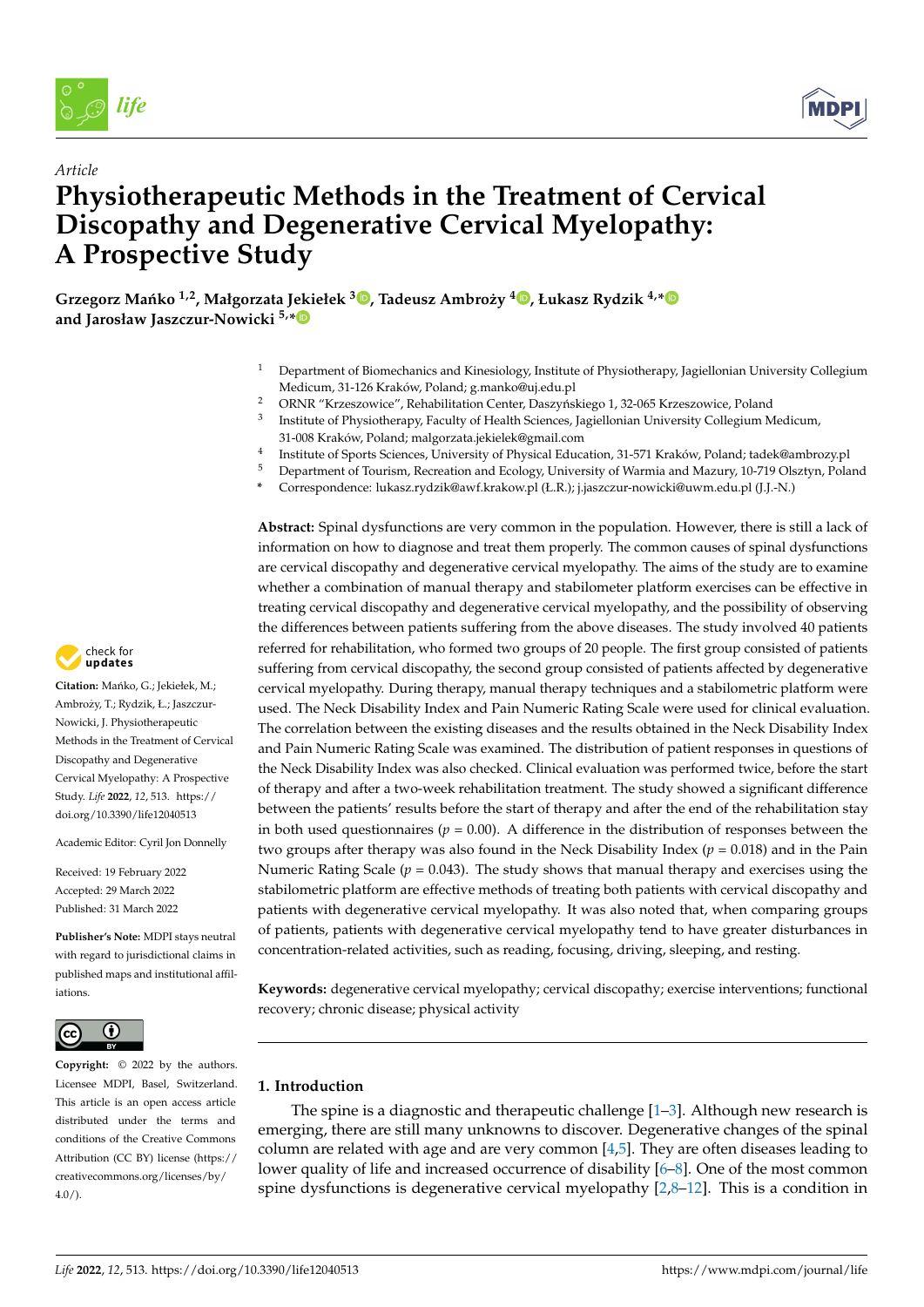which the spinal canal narrows, which causes increased pressure on the spinal cord [\[13\]](#page-8-8). The concept of cervical myelopathy can be defined as nerve implantation, injury, or disease of the spinal cord or the vertebrae of the neck [\[14](#page-8-9)[,15\]](#page-8-10). According to the literature, cervical degenerative myelopathy (DCM) results from cervical compression of the spinal cord as a result of age-related changes in the cervical spine and affects up to 2% of adults, leading to progressive disability [\[16](#page-8-11)[,17\]](#page-8-12). The causes of degenerative cervical myelopathy may be static overload and loss of disc height, which leads to incorrect biomechanics of the spine. Another cause may be overload by incorrect, repeated movements. Continuous irritation of the spinal cord leads to initiation of an inflammatory reaction and vascular changes, which may result in ischemia and loss of neuronal cells [\[18\]](#page-8-13). Patients complain about neck stiffness, paresis, and dizziness, as well as sleep disorders and impaired cognitive functions [\[13](#page-8-8)[,19\]](#page-8-14). Importantly, pain does not always occur [\[13\]](#page-8-8). Currently, degeneration of the intervertebral disc is a common disease of the spine, with changes related with age [\[19\]](#page-8-14). This condition is associated with dehydration, which reduces the disc's height, reduces elasticity, and changes the biomechanics of the discs [\[20\]](#page-9-0). In the late period of degeneration, herniation of the nucleus may occur, pressing on the spinal canal and the spinal nerves, which can cause pain, sensory disturbances, and paresis in the upper limbs [\[21\]](#page-9-1). Herniation of the intervertebral disc, besides mechanical effects, such as pressure on nerves and vessels, can cause an inflammatory reaction [\[22\]](#page-9-2). A spinal disk herniation compressing the spinal cord may cause degenerative cervical myelopathy [\[13\]](#page-8-8). Compression of the blood vessels by herniation may lead to headaches, dizziness, or loss of consciousness [\[23\]](#page-9-3). These are the symptoms typical of myelopathy. Cervical discopathy is damage to the intervertebral disc in the cervical segment, which may lead to the appearance of a hernia [\[24,](#page-9-4)[25\]](#page-9-5). This condition is caused when disc herniation or other pathologies of the disc and cervical spine occur. Symptoms of discopathy include inflammatory reactions in the area of the spinal nerve, causing pain or local swelling [\[26](#page-9-6)[,27\]](#page-9-7).

The aim of the study was to examine the influence of a combination of manual therapy and exercises on a stabilometric platform as a method of treating cervical discopathy and degenerative cervical myelopathy, and to observe possible differences in terms of pain assessment and the level of disability of the cervical spine.

#### **2. Materials and Methods**

The study was a prospective study. The representativeness of the subjects was provided by random selection of patients for treatment groups. Patients in the research groups were randomized using a randomizing program from among those admitted to rehabilitation based on a referral. The first group, from which 20 patients were drawn, was the group where patients were diagnosed as suffering from cervical discopathy, based on magnetic resonance imaging diagnostics in these people, which determined spinal cord modeling, spinal cord compression, and intervertebral disc herniation. The second group were patients who received a diagnosis of degenerative cervical myelopathy, which also included compression of the spinal cord and intervertebral disc herniation; however, this group were without modeling of the spinal cord. A total of 20 people were also selected from this group using a randomizing program. The study was conducted with the consent of the patients, guaranteeing anonymity. Patients were informed about the research technique and their purpose. Questionnaires of patients participating in the study were coded with the letters D and M (discopathy and myelopathy, respectively), the patient's initials, and a number from 1 to 20, to make it impossible to identify the examined person. The study design received a positive assessment from the Commission for Ethics in Scientific Research at the University of Warmia and Mazury in Olsztyn (approval number 9/2018). The study design is presented in Figure [1.](#page-2-0)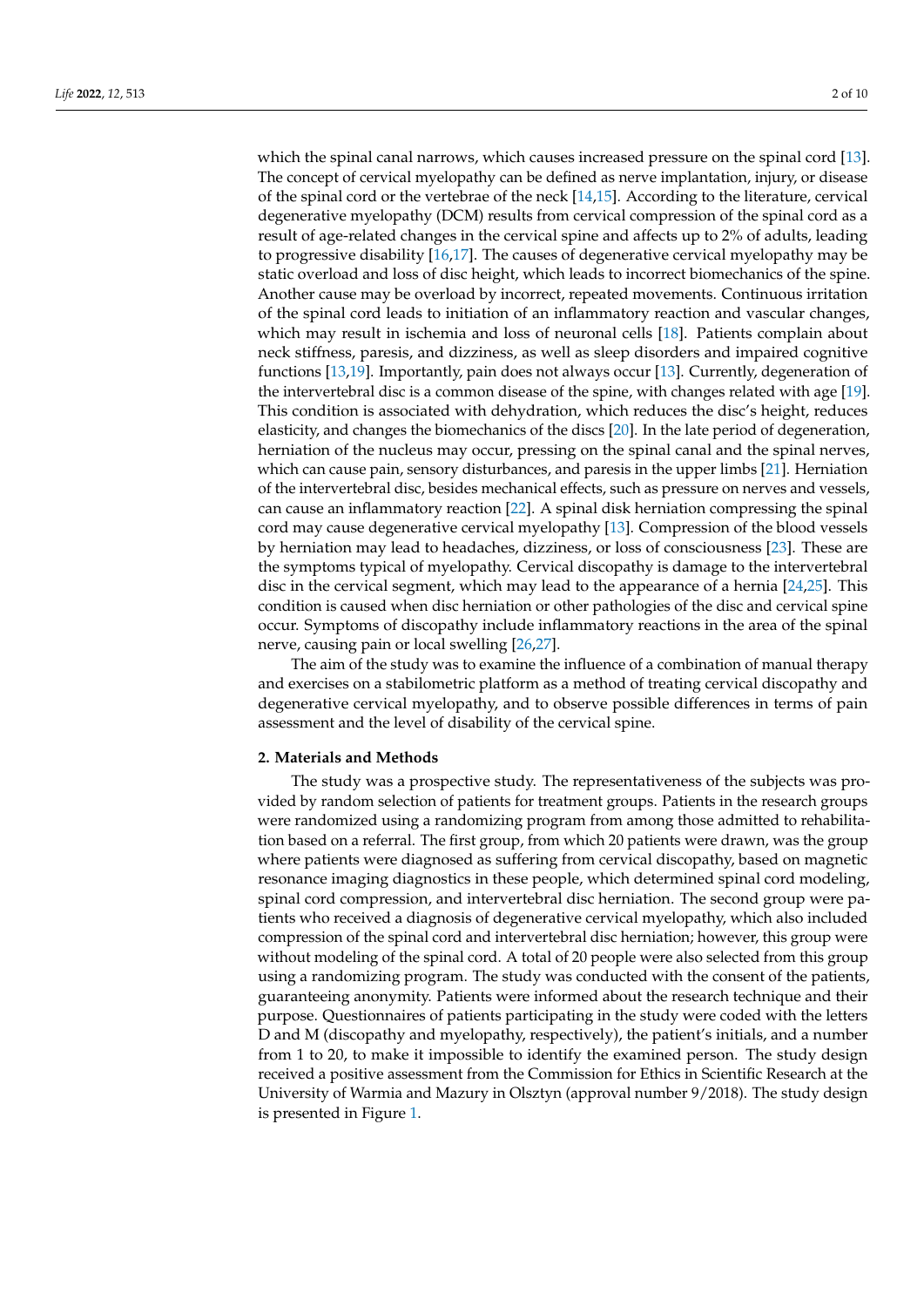<span id="page-2-0"></span>



## *2.1. Participants*

*2.1. Participants*  stay at the Krzeszowice Movement Rehabilitation Center, aged 60–74 years. In the group suffering from cervical discopathy (D), there were 12 women and 8 men, while in the group with degenerative cervical myelopathy (M), there were 14 women and 6 men. The median age in the cervical discopathy (D) group was 66 years (IQR = 8.5), while the median in the degenerative cervical myelopathy (M) group was 66.5 years (IQR = 8.5). The study included a selected group of patients undergoing a two-week rehabilitation

Criteria for inclusion in the study: Expressing written consent to participate in the study, i.e., submission to manual therapy and exercises on the stabilometric platform; expressing written consent to assess the patient's condition before and after therapy using the Pain Numeric Rating Scale and Neck Disability Index; physical condition enabling movement and self-service in everyday activities, as assessed by the physician referring the patient to the rehabilitation stay; mental state, ensuring cooperation during the performance of tests, as assessed by a physician referring to a rehabilitation stay; medical referral for physiotherapy. The physician referring to a referring to a referring to a reduce to a reduce to a referring to a reduce to a reduce to a reduce to a reduce to a reduce to a reduce to a reduce to a reduce to a reduce to

*Exclusion criteria for the test: Cancer; schizophrenia; dementia; Parkinson's disease; Exclusion criteria for the test:* Cancer; schizophrenia; dementia; Parkinson's disease; Alzheimer's disease; stroke; endoprosthetic surgery; neurological diseases; multiple sclerosis; amyotrophic lateral sclerosis; muscular dystrophy; taking analgesic medications; diabetes; unstable coronary artery disease; unstable blood pressure; acute period of cardio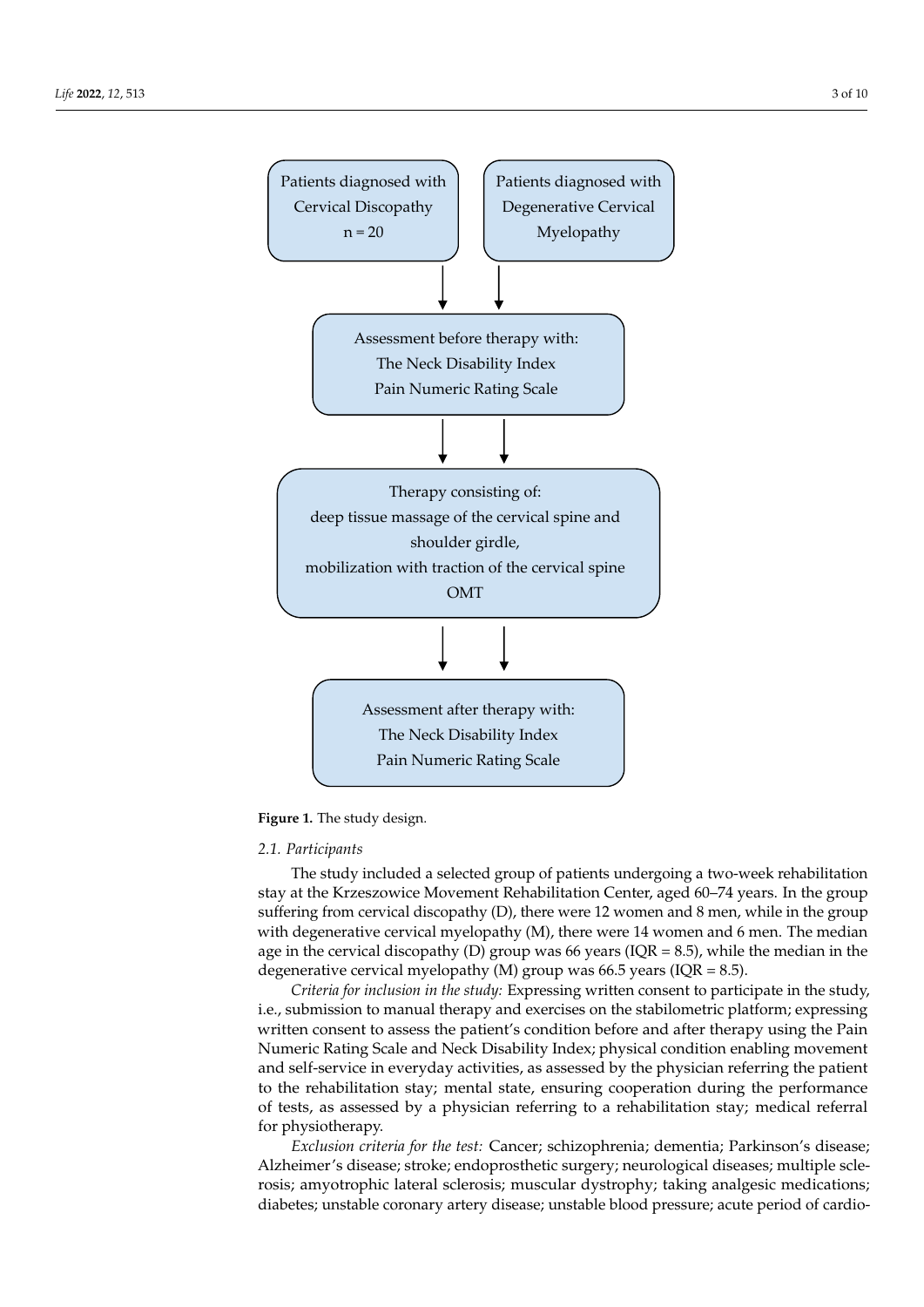logical and rheumatic diseases; inflammatory bowel disease; injuries to the cervical spine in the past.

#### *2.2. Instruments*

All 40 patients qualified for the study and were undergoing therapy. They were examined using the Neck Disability Index, containing 10 questions about everyday life, addressing pain intensity, care, lifting objects, work, reading, headache, concentration, driving, sleep, and rest. For each of these elements, patients were presented with a scale from 0 to 5 to assess their condition. As a result of the test, a maximum of 50 points could be attained. A score of 0–4 points indicated no disability, a score of 5–14 indicated mild disability, a score of 15–24 indicated moderate disability, a score of 25–34 indicated severe disability, and a score of 35–50 indicated complete disability. The Pain Numeric Rating Scale was also used, in which patients scored, on a scale of 1–10 points, the intensity of pain usually felt during the last week, and the minimum and maximum pain level during the last week. The obtained average of the above 3 results allowed us to obtain the average pain of the patient during the week.

#### *2.3. Interventions*

In both groups, manual therapy techniques including deep tissue massage of the cervical spine and shoulder girdle were used. Mobilization of the cervical spine with traction, according to the concept of *Orthopedic Manual Therapy* by Kaltenborn and Evjenth, was also used, which was conducted by qualified physiotherapy specialists (physiotherapists conducting the exercises have completed training in a given method of therapy). The Zebris stabilometric platform was also used, along with the default training plan available within the platform, in the form of an interactive game. The game consisted of balancing the body in the frontal plane in order to catch tomatoes falling from a table into a basket. Deep tissue massage therapy lasted 20 min, and the training session on the stabilometric platform lasted 10 min. The procedures were performed from Monday to Friday during a two-week rehabilitation period. Patient clinical control was performed using the Neck Disability Index and Pain Numeric Rating Scale before the start of therapy and after the rehabilitation period.

#### *2.4. Data Analysis*

In order to describe the variables occurring during the analysis of the study, the central tendency indicator median was used, in addition to the measure of dispersion, which was the interquartile range. In order to examine the existence of correlations between the studied variables, the Spearman correlation test was used. The Wilcoxon test was also used to test the significance of differences obtained before and after physiotherapy in groups D and M, and the Mann–Whitney U test was used to check the significance of the difference between the results obtained before and after therapy in both groups studied.

#### **3. Results**

Before starting the studies, in the Neck Disability Index questionnaire, patients in the group affected by cervical discopathy obtained results with a median of 24 points, a minimum of 9 points, and a maximum of 36 points. In the group of patients suffering from degenerative cervical myelopathy, these results were 35, 16, and 45, respectively. A detailed distribution of the data is presented in Table [1.](#page-4-0)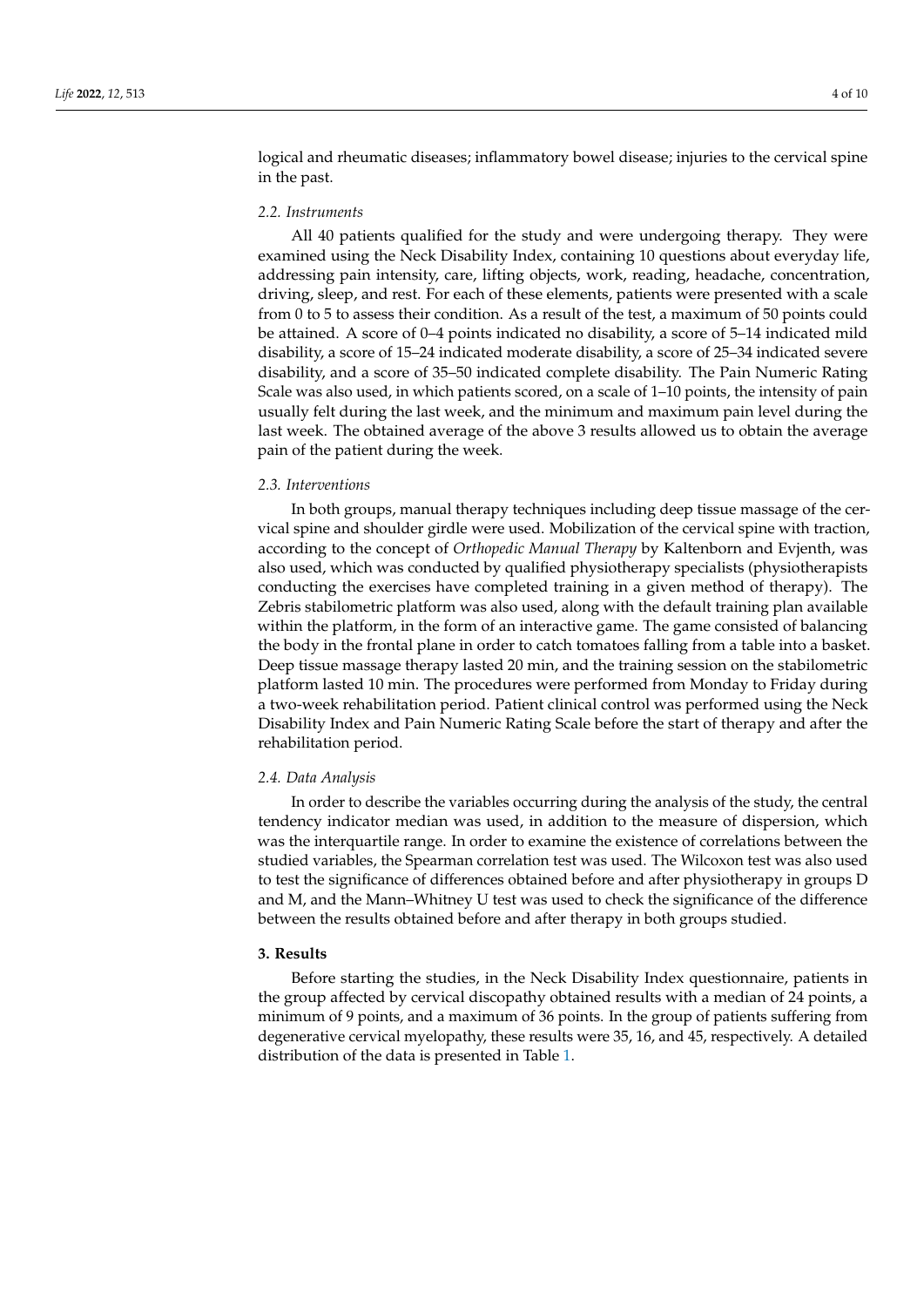| <b>Points</b> | Group D |            |     |     | Group M |            |     |      |
|---------------|---------|------------|-----|-----|---------|------------|-----|------|
|               | Median  | <b>IOR</b> | Min | Max | Median  | <b>IOR</b> | Min | Max  |
| NDI           | 24      | 16.25      |     | 36  | 35      | 13         | 16  | 45   |
| <b>PNRS</b>   | 4.5     | 1.25       |     |     | 4.67    | 1.58       |     | 8.67 |

<span id="page-4-0"></span>**Table 1.** Distribution of points obtained in the Neck Disability Index and the Pain Numeric Rating Scale in patients in group D and in group M before therapy.

NDI—Neck Disability Index; PNRS—Pain Numeric Rating Scale; IQR—interquartile range; Min—minimum; Max—maximum.

A statistically significant difference was found in the Mann–Whitney U test between the mean results of the Neck Disability Index in patients suffering from cervical discopathy and patients suffering from degenerative cervical myelopathy  $(p = 0.00)$ .

Before therapy in group D, 25% of patients in the Neck Disability Index questionnaire obtained a result allowing them to be classified into the group with mild disability, 30% of patients were assigned to the moderate group, 40% were assigned to the severe group, and 5% of patients were assigned to the group with complete disability. There were no patients with no or mild disability in the group affected by degenerative cervical myelopathy. A proportion of 20% of patients were described as people with moderate disability, 30% were described as people with severe disability, and half as many patients were described as people with total disability. Table [2](#page-4-1) shows the distribution of patients in groups D and M in individual disability groups.

|                     |   | Group D | Group M |               |  |
|---------------------|---|---------|---------|---------------|--|
| <b>Disability</b>   | n | $\%$    | n       | $\frac{9}{0}$ |  |
| No disability       |   |         |         |               |  |
| Mild disability     |   | 25      |         |               |  |
| Moderate disability |   | 30      |         | 20            |  |
| Severe disability   |   | 40      |         | 30            |  |
| Complete disability |   |         | 10      | 50            |  |

<span id="page-4-1"></span>**Table 2.** Distribution of patients in groups D and M in individual disability groups before applying the therapy.

The study examined the level of pain in patients in both groups before starting therapy. In group D, the median result was 4.5 points, the minimum and maximum were 3 and 6 points, respectively; meanwhile, in group M, the median was 4.67 points, the minimum was 3 points, and the maximum was 8.67 points. Table [1](#page-4-0) shows the distribution of results on the PNRS scale in patients of both groups.

After completion of therapy, the median points obtained in the Neck Disability Index for patients in group D dropped to 4.5 points. The minimum value obtained in this group was 0 and the maximum was 9 points. In the group affected by degenerative cervical myelopathy, the median was 10 points, while the minimum and maximum were 1 and 18 points, respectively. Table [3](#page-5-0) shows the distribution of points obtained by patients in NDI in groups D and M.

In the group affected by discopathy in the cervical spine, half of the patients were classified into the group without disability, and the other half were classified into the group of patients with mild disability. In the group suffering from cervical myelopathy, 20% of patients showed no disability, 60% of respondents showed mild disability, and 20% of patients were classified as moderately disabled. A detailed distribution of the data is presented in Table [4.](#page-5-1)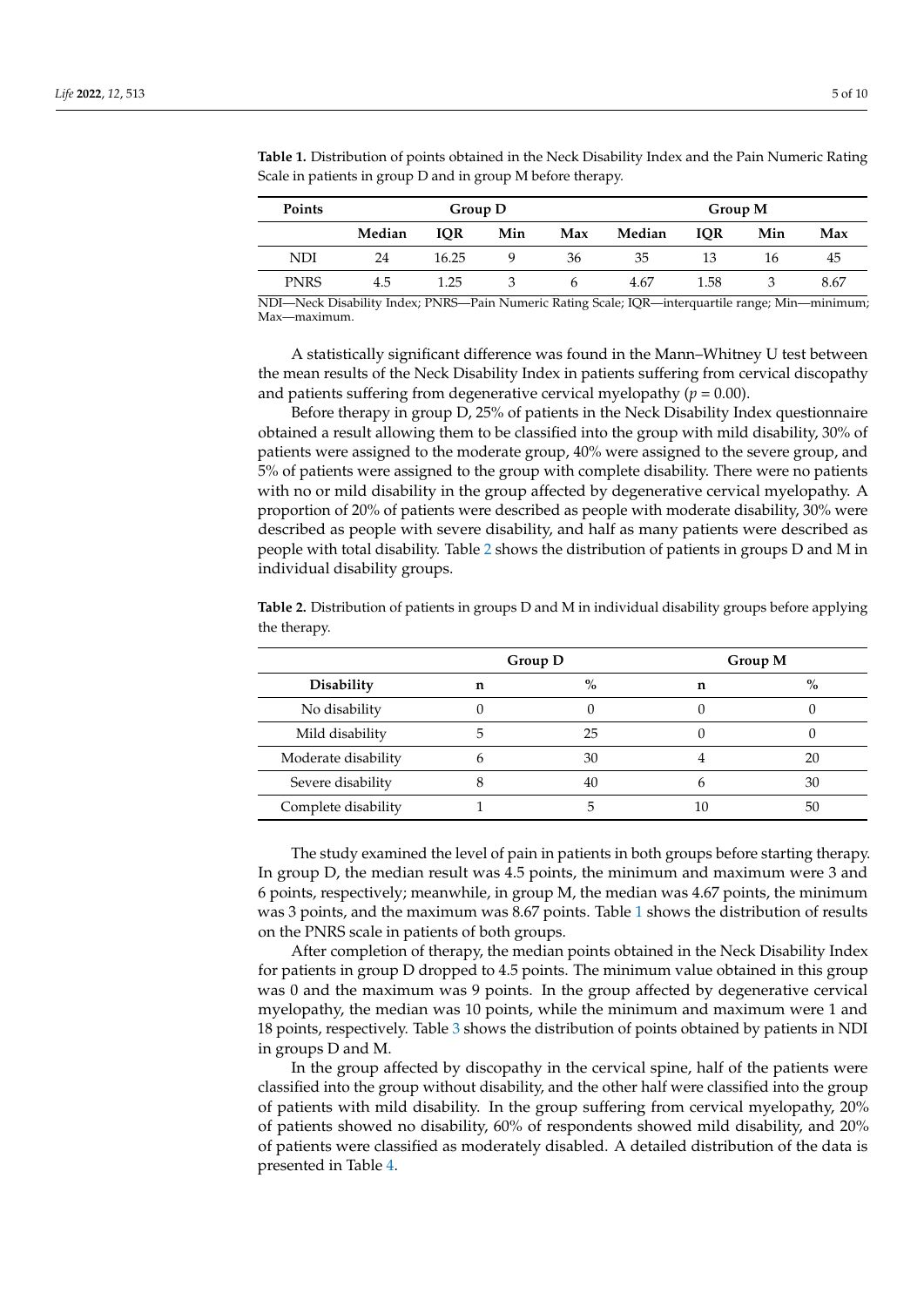| Points      |        |            | Group D |      | Group M |            |      |      |
|-------------|--------|------------|---------|------|---------|------------|------|------|
|             | Median | <b>IOR</b> | Min     | Max  | Median  | <b>IOR</b> | Min  | Max  |
| NDI         | 4.5    | C,         |         |      | 10      |            |      | 18   |
| <b>PNRS</b> |        | 0.67       |         | 3.33 | 2.33    | 1.25       | 1.33 | 3.67 |

<span id="page-5-0"></span>**Table 3.** Number of points obtained in the Neck Disability Index and the Pain Numeric Rating Scale in patients in group D and in group M after therapy.

NDI—Neck Disability Index; PNRS—Pain Numeric Rating Scale; IQR—interquartile range; Min—minimum; Max—maximum.

<span id="page-5-1"></span>**Table 4.** Shows the distribution of patients in groups depending on the level of disability after using the therapy.

| Distribution of Patients in Groups D and M in Individual<br><b>Disability Groups after Completing Therapy</b> |    | Group D | Group M |      |
|---------------------------------------------------------------------------------------------------------------|----|---------|---------|------|
| <b>Disability</b>                                                                                             | n  | $\%$    | n       | $\%$ |
| No disability                                                                                                 | 10 | 50      |         | 20   |
| Mild disability                                                                                               | 10 | 50      | 12      | 60   |
| Moderate disability                                                                                           |    |         |         | 20   |

After the therapy, the severity of pain in patients in groups D and M was measured again. In the group of patients suffering from cervical discopathy, the median of the obtained points was 2 points, with a minimum of 1 point and a maximum of 3.33 points. In the cervical myelopathy group, these values were 2.33, 1.33, and 3.67 points, respectively. Table [3](#page-5-0) presents the distribution of the number of points obtained by patients in both groups on the PNRS scale after treatment.

After treatment in patients in group D, the median decrease in points obtained in the Neck Disability Index was 20 points. The smallest decrease was 11 points and the largest was 31 points in relation to the initial result. In the group M, the median decrease was 25.5 points, while the minimum and maximum decreases were 14 and 32 points, respectively. After the end of therapy in group D, the number of points on the PNRS scale decreased by 2.67 points compared with the initial value. The minimum decrease was 1.67 points, and the maximum decrease was 3.33 points. For group M, the median decrease was 2.33 points, while the minimum and maximum decreases were 1.33 and 5.67 points, respectively. Table [5](#page-5-2) shows the difference between the points obtained before and after therapy in the subjects.

| Points      |        |            | Group D |      | Group M |            |      |      |
|-------------|--------|------------|---------|------|---------|------------|------|------|
|             | Median | <b>IOR</b> | Min     | Max  | Median  | <b>IOR</b> | Min  | Max  |
| NDI         | 20     |            |         | 31   | 25.5    |            | 14   | 32   |
| <b>PNRS</b> | 2.67   | 0.92       | 1.67    | 3.33 | 2.33    | 0.92       | 1.33 | 5.67 |

<span id="page-5-2"></span>**Table 5.** Difference of points obtained in the Neck Disability Index before and after therapy.

NDI—Neck Disability Index; PNRS—Pain Numeric Rating Scale; IQR—interquartile range; Min—minimum; Max—maximum.

After the end of therapy in group D, the number of points on the PNRS scale decreased by 2.67 points compared with the initial value. The minimum decrease was 1.67 points, and the maximum decrease was 3.33 points. For group M, the median decrease was 2.33 points, while the minimum and maximum decreases were 1.33 and 5.67 points, respectively. Table [5](#page-5-2) shows the difference in points obtained by patients on the Pain Numeric Rating Scale before and after therapy.

A Mann–Whitney U test was also performed to compare the average improvement in the results obtained by the subjects in both groups using the Neck Disability Index and the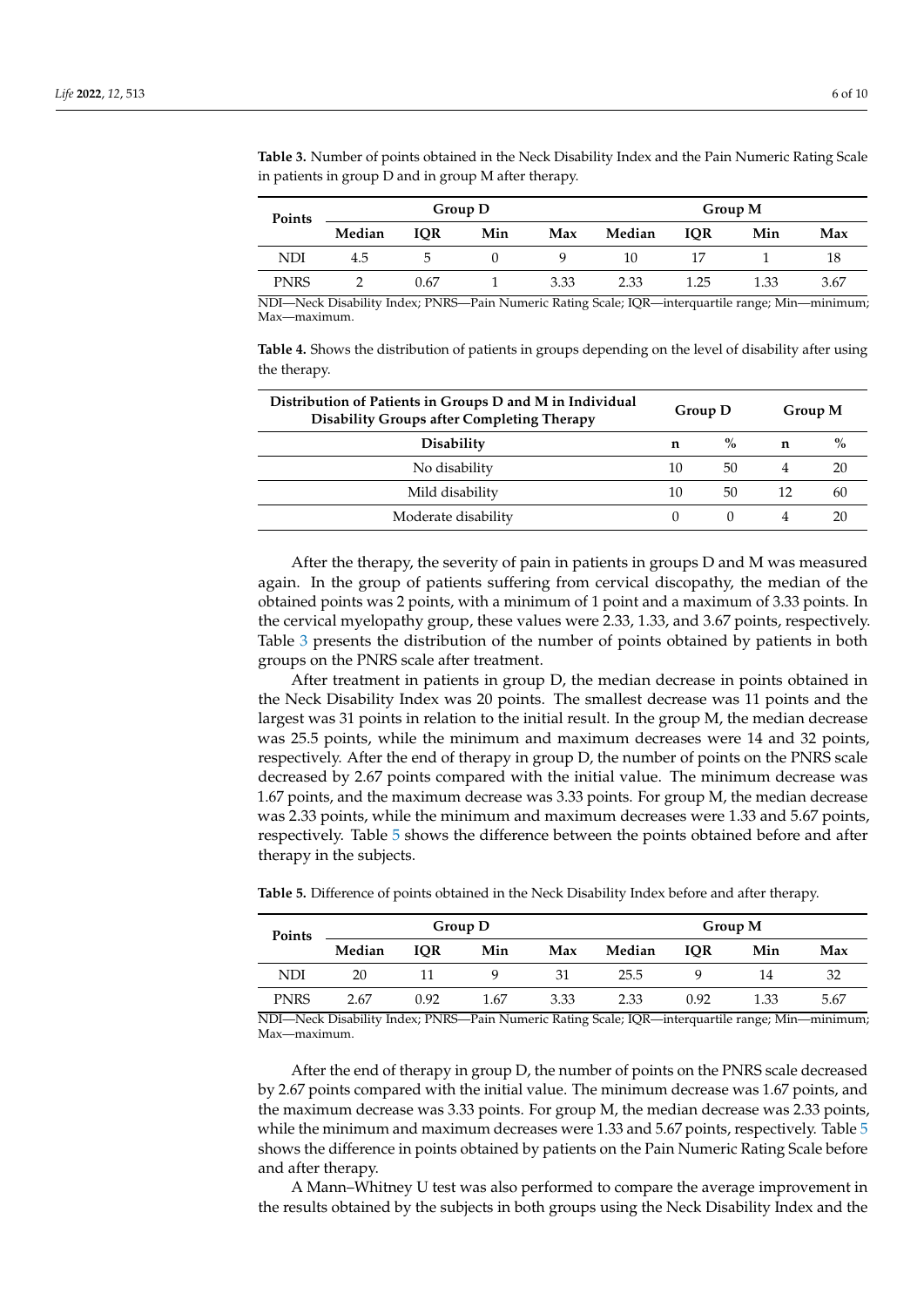Pain Numeric Rating Scale. A statistically significant decrease was obtained in the number of points obtained in NDI (*p* = 0.018), and a statistically significant decrease was obtained in the number of points obtained in PNRS ( $p = 0.043$ ).

The significance of improving the results of patients before and after therapy in individual groups D and M was also checked using the Wilcoxon test, where a statistically significant difference was found both in the Neck Disability Index and the Pain Numeric Rating Scale, obtaining  $p = 0.00$  in both cases.

The statistical analysis also examined the correlation between the disease entity occurring and the decrease in the number of points in the Neck Disability Index and the PNRS pain scale. There was a statistically significant moderate correlation (correlation coefficient = 0.376) between the disease entity present and a decrease in the number of points in the Neck Disability Index spreadsheet  $(p = 0.017)$ . There was no statistically significant correlation between disease and decrease in the number of points in the Pain Numeric Rating Scale (*p* = 0.053, correlation coefficient = −0.309).

During the study, the scoring of responses in the Neck Disability Index in individual disease entities was also analyzed. It has been reported that, in activities such as reading, concentration, driving, sleep, and rest, patients with degenerative cervical myelopathy statistically indicated higher-scoring responses, thus determining a higher degree of discomfort than patients affected by cervical discopathy. The same is true with neck pain, where patients suffering from degenerative cervical myelopathy indicated higher scores than patients affected by cervical discopathy. Table [6](#page-6-0) shows the difference in the answers given by patients before starting therapy.

|                | Group D        |                |              |                |                | Group M        |                |     |  |
|----------------|----------------|----------------|--------------|----------------|----------------|----------------|----------------|-----|--|
| Question       | Median         | <b>IQR</b>     | Min          | Max            | Median         | <b>IQR</b>     | Min            | Max |  |
| 1              | 3              | 1.75           | 1            | 4              | 3              | $\mathfrak{D}$ | $\overline{2}$ | 4   |  |
| $\overline{2}$ | 3              | $\overline{2}$ |              | 4              | 3              | $\mathfrak{D}$ | $\mathcal{P}$  | 4   |  |
| 3              | $\overline{4}$ | $\overline{2}$ | 1            | 4              | 3              | $\overline{2}$ | 1              | 4   |  |
| 4              | 1              | 1              | $\theta$     | 4              | $\overline{4}$ | $\overline{2}$ | 1              | 5   |  |
| 5              | $\mathcal{P}$  | $\overline{2}$ | 1            | $\overline{4}$ | 4              | $\mathcal{P}$  | 1              | 5   |  |
| 6              | 1              | $\overline{2}$ | $\theta$     | 4              | 4              | 1              | 1              | 5   |  |
| 7              | $\mathcal{P}$  | $\mathcal{P}$  | 1            | 4              | 3.5            | 1              | 1              | 5   |  |
| 8              | 2.5            | 3              | $\mathbf{1}$ | $\overline{4}$ | $\overline{4}$ | 1              | $\mathbf{1}$   | 5   |  |
| 9              | 2.5            | $\mathcal{D}$  | 0            | 4              | 3              | 2.5            | $\theta$       | 4   |  |
| 10             | 2              | $\mathcal{P}$  |              | 4              | 4              | 2.5            |                | 5   |  |

<span id="page-6-0"></span>**Table 6.** Number of points obtained in the Neck Disability Index in individual questions in patients in group D and in group M before starting therapy.

#### **4. Discussion**

The aim of this study was to test the effectiveness of combined manual therapy and exercises on a stabilometric platform in the treatment of cervical discopathy and degenerative cervical myelopathy, and the possibilities of the Neck Disability Index in differentiating between the diseases. Results of this study showed that manual therapy and training on a platform reduced the level of disability among patients with cervical discopathy and degenerative cervical myelopathy.

Cervical discopathy and degenerative cervical myelopathy are associated with impairment of physical and psychosocial functions [\[28](#page-9-8)[,29\]](#page-9-9). Chronic cervical spine pains lead to muscle weakness and a decrease in quality of life. The Neck Disability Index was found to be a good method of distinguishing patients with different levels of disability amongst patients with chronic neck pain [\[30\]](#page-9-10). Patients reported poor sleep quality [\[31\]](#page-9-11). One of the biggest problems reported by patients with cervical discopathy and myelopathy is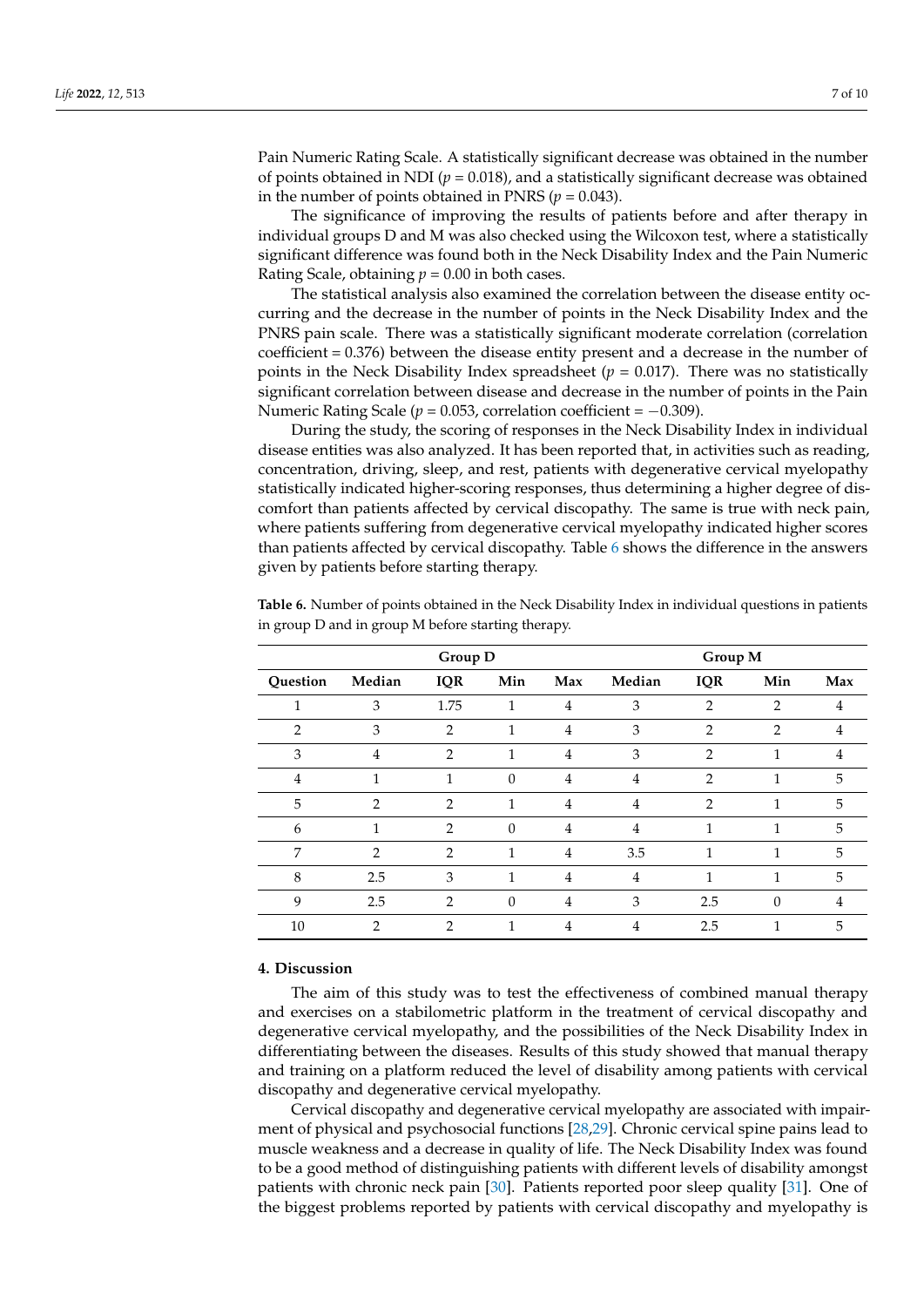pain. Pain leads to a reduction in the activity of patients and a decrease in their quality of life [\[31](#page-9-11)[,32\]](#page-9-12). Chronic pain contributes to depression [\[32\]](#page-9-12). Patients with psychological disease respond less well to treatment and obtain poorer outcomes compared with nondepressed patients [\[33\]](#page-9-13).

It should be remembered that discopathy and myelopathy are different concepts. Not every diagnosed discopathy gives symptoms of myelopathy. Advanced stage of disc herniation or bulging can lead to symptoms of myelopathy [\[8\]](#page-8-5). Myelopathy and discopathy also limit the activities of daily living (ADL), housework, work, and driving [\[34\]](#page-9-14). The research in our study showed that patients with cervical myelopathy have greater cognitive problems, poorer sleep quality, and problems with social functioning, performance of tasks, and driving a car. According to the literature, women suffer from chronic neck pain more often than men [\[35\]](#page-9-15). Therefore, more women took part in our research. Among patients with discopathy, kinesiophobia often occurs [\[8](#page-8-5)[,26\]](#page-9-6). It is an irrational fear of movement in the interest of preventing pain or trauma [\[26\]](#page-9-6). The level of cervical discopathy can give different symptoms. A lower cervical discopathy contributes to pain in the area of the scapula with or without radiation to the upper limb [\[20,](#page-9-0)[36\]](#page-9-16). Degenerative changes in the upper cervical spine may induce neuralgia. Proliferative changes in the uncovertebral joints (located on each side of cervical discs between levels C3 and C7) may lead to compression of the vertebral artery [\[36\]](#page-9-16). Some research suggests that the severity of degenerative changes in the intervertebral joints and intervertebral discs visible on X-rays are not always associated with pain levels and disability [\[35\]](#page-9-15).

Patients with degenerative cervical myelopathy score worse for cognitive function according to the Neck Disability Index than patients with cervical discopathy, and the results of this study may be a guideline for the differentiation between cervical discopathy and degenerative cervical myelopathy. However, there is still a need for new research to differentiate between these two diseases. The literature focuses mainly on the surgical treatment of spine diseases. More research is needed into the possibilities of physiotherapeutic treatment.

Study limitations: The number of participants in the present study was limited. Future research should investigate a larger population. Additionally, the examined patients were under the care of physiotherapy for only two weeks of the rehabilitation stay. It would be worthwhile to examine patients who have undergone a longer treatment period. It would also be worth considering the blindness of the therapists participating in the therapy. The present study has a very broad perspective because an increasing number of people are suffering from cervical spine disorders. The subject of the research undertaken requires further research.

## **5. Conclusions**

The present study shows that manual therapy and exercises using a stabilometric platform are effective methods for treating both patients with cervical discopathy and patients with degenerative cervical myelopathy. It has been reported that patients suffering from degenerative cervical myelopathy achieve higher scores in the Neck Disability Index than patients with cervical discopathy, which indicates that they subjectively assess their disability higher than patients with cervical discopathy. It was also noted that patients with degenerative cervical myelopathy were more impaired in terms of concentration-related activities, such as reading, focusing, driving, sleeping, and relaxing. In terms of pain intensity and daily activities, such as care and lifting, patients with cervical discopathy or degenerative cervical myelopathy show a similar level of discomfort associated with the diseases.

#### *Clinical Implication*

Considering that patients with degenerative cervical myelopathy were more impaired in terms of concentration-related activities, attention should be paid to the above elements during the interview and examination of patients reporting to a physiotherapy clinic with disorders of the cervical spine. These elements may become indicators in the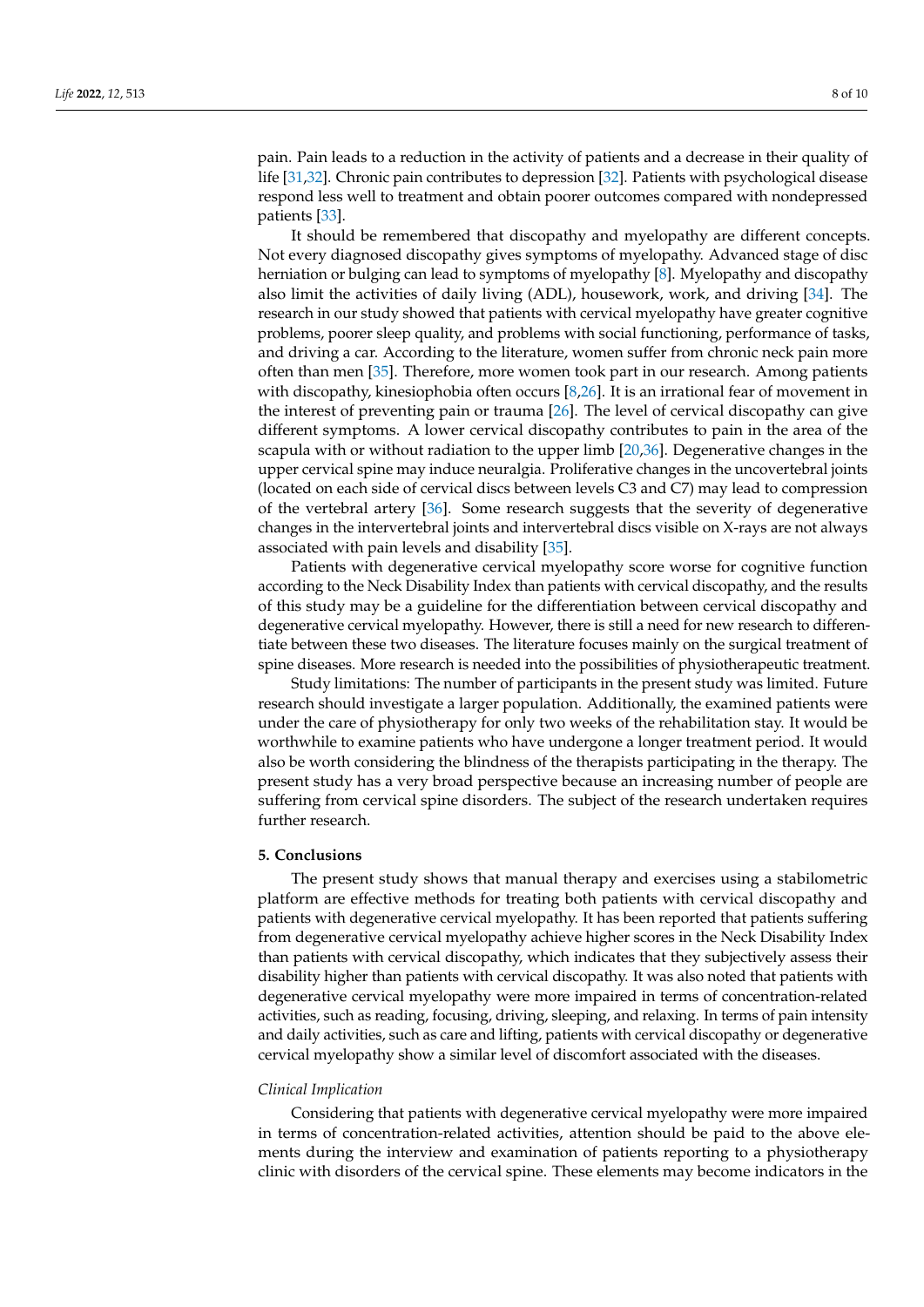screening of patients with such disorders before the use of diagnostic tools using magnetic resonance imaging.

**Author Contributions:** Conceptualization, G.M., M.J. and J.J.-N.; methodology, G.M., M.J. and J.J.-N.; software, M.J.; validation, G.M., M.J. and J.J.-N.; formal analysis, G.M., M.J. and J.J.-N.; investigation, G.M., M.J., T.A. and J.J.-N.; resources, G.M., M.J. and J.J.-N.; data curation, G.M., M.J. and J.J.-N.; writing—original draft preparation, G.M., M.J., J.J.-N., T.A. and Ł.R.; writing—review and editing, G.M., M.J., J.J.-N., Ł.R. and T.A.; visualization, M.J.; supervision, G.M., J.J.-N., T.A. and Ł.R.; project administration, G.M., J.J.-N., T.A. and Ł.R.; funding acquisition, G.M. and J.J.-N. All authors have read and agreed to the published version of the manuscript.

**Funding:** This research received no external funding.

**Institutional Review Board Statement:** The study design received a positive assessment from the Commission for Ethics in Scien-tific Research at the University of Warmia and Mazury in Olsztyn (approval number 9/2018).

**Informed Consent Statement:** Informed consent was obtained from all subjects involved in the study.

**Data Availability Statement:** All data are presented in the study.

**Conflicts of Interest:** The authors declare no conflict of interest.

#### **References**

- <span id="page-8-0"></span>1. Kushchayev, S.V.; Glushko, T.; Jarraya, M.; Schuleri, K.H.; Preul, M.C.; Brooks, M.L.; Teytelboym, O.M. ABCs of the degenerative spine. *Insights Imaging* **2018**, *9*, 253–274. [\[CrossRef\]](http://doi.org/10.1007/s13244-017-0584-z)
- <span id="page-8-6"></span>2. Ansari, S.; Amanullah, M.F.; Rauniyar, R.; Ahmad, K. Pott's spine: Diagnostic imaging modalities and technology advancements. *N. Am. J. Med. Sci.* **2013**, *5*, 404. [\[CrossRef\]](http://doi.org/10.4103/1947-2714.115775)
- <span id="page-8-1"></span>3. Kim, G.-U.; Chang, M.C.; Kim, T.U.; Lee, G.W. Diagnostic Modality in Spine Disease: A Review. *Asian Spine J.* **2020**, *14*, 910–920. [\[CrossRef\]](http://doi.org/10.31616/asj.2020.0593)
- <span id="page-8-2"></span>4. Bogduk, N. *Functional Anatomy of the Spine. Handbook of Clinical Neurology*; Elsevier: Amsterdam, The Netherlands, 2016.
- <span id="page-8-3"></span>5. Machino, M.; Yukawa, Y.; Imagama, S.; Ito, K.; Katayama, Y.; Matsumoto, T.; Inoue, T.; Ouchida, J.; Tomita, K.; Ishiguro, N.; et al. Age-Related and Degenerative Changes in the Osseous Anatomy, Alignment, and Range of Motion of the Cervical Spine. *Spine* **2016**, *41*, 476–482. [\[CrossRef\]](http://doi.org/10.1097/BRS.0000000000001237)
- <span id="page-8-4"></span>6. Mańko, G.; Pieniążek, M.; Tim, S.; Jekiełek, M. The Effect of Frankel's Stabilization Exercises and Stabilometric Platform in the Balance in Elderly Patients: A Randomized Clinical Trial. *Medicina* **2019**, *55*, 583. [\[CrossRef\]](http://doi.org/10.3390/medicina55090583)
- 7. Woods, B.I.; Hilibrand, A.S. Cervical Radiculopathy. *J. Spinal Disord. Tech.* **2015**, *28*, E251–E259. [\[CrossRef\]](http://doi.org/10.1097/BSD.0000000000000284)
- <span id="page-8-5"></span>8. Nouri, A.; Tetreault, L.; Singh, A.; Karadimas, S.K.; Fehlings, M.G. Degenerative Cervical Myelopathy. *Spine* **2015**, *40*, E675–E693. [\[CrossRef\]](http://doi.org/10.1097/BRS.0000000000000913)
- 9. Tetreault, L.; Goldstein, C.L.; Arnold, P.; Harrop, J.; Hilibrand, A.; Nouri, A.; Fehlings, M.G. Degenerative Cervical Myelopathy. *Neurosurgery* **2015**, *77*, S51–S67. [\[CrossRef\]](http://doi.org/10.1227/NEU.0000000000000951)
- 10. Badhiwala, J.H.; Ahuja, C.S.; Akbar, M.A.; Witiw, C.D.; Nassiri, F.; Furlan, J.C.; Curt, A.; Wilson, J.R.; Fehlings, M.G. Degenerative cervical myelopathy—Update and future directions. *Nat. Rev. Neurol.* **2020**, *16*, 108–124. [\[CrossRef\]](http://doi.org/10.1038/s41582-019-0303-0)
- 11. Kato, S.; Fehlings, M. Degenerative cervical myelopathy. *Curr. Rev. Musculoskelet. Med.* **2016**, *9*, 263–271. [\[CrossRef\]](http://doi.org/10.1007/s12178-016-9348-5)
- <span id="page-8-7"></span>12. Nouri, A.; Cheng, J.S.; Davies, B.; Kotter, M.; Schaller, K.; Tessitore, E. Degenerative Cervical Myelopathy: A Brief Review of Past Perspectives, Present Developments, and Future Directions. *J. Clin. Med.* **2020**, *9*, 535. [\[CrossRef\]](http://doi.org/10.3390/jcm9020535)
- <span id="page-8-9"></span><span id="page-8-8"></span>13. Ayub, A.A.; Anwar, H.A. Cervical myelopathy. *Orthop. Trauma* **2015**, *29*, 399–407. [\[CrossRef\]](http://doi.org/10.1016/j.mporth.2015.10.006)
- 14. Grodzinski, N.; Grodzinski, B.; Davies, B.M. Can co-authorship networks be used to predict author research impact? A machine-learning based analysis within the field of degenerative cervical myelopathy research. *PLoS ONE* **2021**, *16*, e0256997. [\[CrossRef\]](http://doi.org/10.1371/journal.pone.0256997)
- <span id="page-8-10"></span>15. Côté, P.; Wong, J.J.; Sutton, D.; Shearer, H.M.; Mior, S.; Randhawa, K.; Ameis, A.; Carroll, L.J.; Nordin, M.; Yu, H.; et al. Management of neck pain and associated disorders: A clinical practice guideline from the Ontario Protocol for Traffic Injury Management (OPTIMa) Collaboration. *Eur. Spine J.* **2016**, *25*, 2000–2022. [\[CrossRef\]](http://doi.org/10.1007/s00586-016-4467-7)
- <span id="page-8-11"></span>16. Davies, B.M.; Francis, J.J.; Butler, M.B.; Mowforth, O.; Goacher, E.; Starkey, M.; Kolias, A.; Wynne-Jones, G.; Hutton, M.; Selvanathan, S.; et al. Current surgical practice for multi-level degenerative cervical myelopathy: Findings from an international survey of spinal surgeons. *J. Clin. Neurosci.* **2021**, *87*, 84–88. [\[CrossRef\]](http://doi.org/10.1016/j.jocn.2021.01.049)
- <span id="page-8-12"></span>17. Davies, B.M.; Mowforth, O.D.; Smith, E.K.; Kotter, M.R. Degenerative cervical myelopathy. *BMJ* **2018**, *360*, k186. [\[CrossRef\]](http://doi.org/10.1136/bmj.k186)
- <span id="page-8-13"></span>18. Milligan, J.; Ryan, K.; Fehlings, M.; Bauman, C. Degenerative cervical myelopathy: Diagnosis and management in primary care. *Can. Fam. Physician* **2019**, *65*, 619–624.
- <span id="page-8-14"></span>19. Wiedenhöfer, B.; Nacke, J.; Stephan, M.; Richter, W.; Carstens, C.; Eichler, M. Is Total Disk Replacement a Cost-effective Treatment for Cervical Degenerative Disk Disease? *Clin. Spine Surg. A Spine Publ.* **2017**, *30*, E530–E534. [\[CrossRef\]](http://doi.org/10.1097/BSD.0000000000000189)